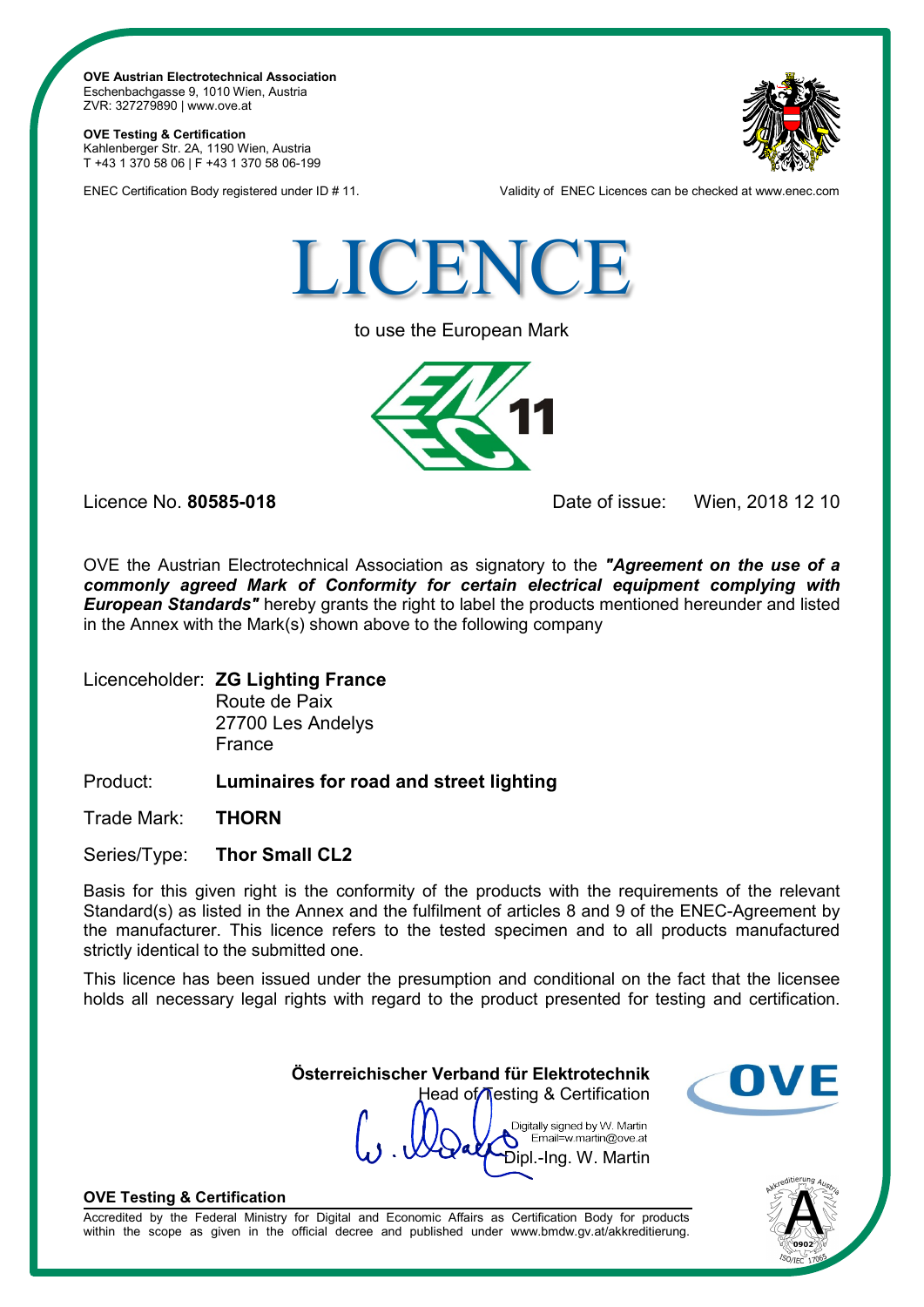

**Licence No. 80585-018** Wien, 2018 12 10 Page 2 of 5

| Hersteller<br>Manufacturer                       | <b>Thorn Lighting Ltd</b><br>Durhamgate, Spennymoor,<br><b>County Durham</b><br>DL16 6HL<br><b>United Kingdom</b>                                                                                |
|--------------------------------------------------|--------------------------------------------------------------------------------------------------------------------------------------------------------------------------------------------------|
| Fertigungsstätte(n)<br>Factory location(s)       | <b>Europhane SAS</b><br>Route de Paix<br>27700 Les Andelys<br><b>France</b>                                                                                                                      |
|                                                  | <b>Thorn Lighting Ltd</b><br>Durhamgate, Spennymoor,<br><b>County Durham</b><br><b>DL16 6HL</b><br><b>United Kingdom</b>                                                                         |
| Typenbezeichnung<br>Type reference               | <b>TR 12LCL2</b><br><b>TR 24LCL2</b><br>TR 36LCL2, see type code on page 5.                                                                                                                      |
| Prüfbericht<br><b>Test Report</b>                | TR 80585-0011-02 ECS                                                                                                                                                                             |
| Nationale Bestimmung(en)<br>National Standard(s) | ÖVE/ÖNORM EN 60598-1:2015-11-01<br>ÖVE/ÖNORM EN 60598-2-3:2012-01-01                                                                                                                             |
| Europanorm(en)<br>European Standard(s)           | EN 60598-1:2015<br>EN 60598-2-3:2003 + A1:2011                                                                                                                                                   |
| Ersatz für Zertifikat<br>Superseded licence      |                                                                                                                                                                                                  |
| Anmerkung(en)<br>Remark(s)                       | Classified as risk group 2 according to EN 62471:2008.<br>The luminaire should be positioned so that prolonged<br>staring into the luminaire at a distance closer than 1,5 m<br>is not expected. |
|                                                  | CTF Stage 3.                                                                                                                                                                                     |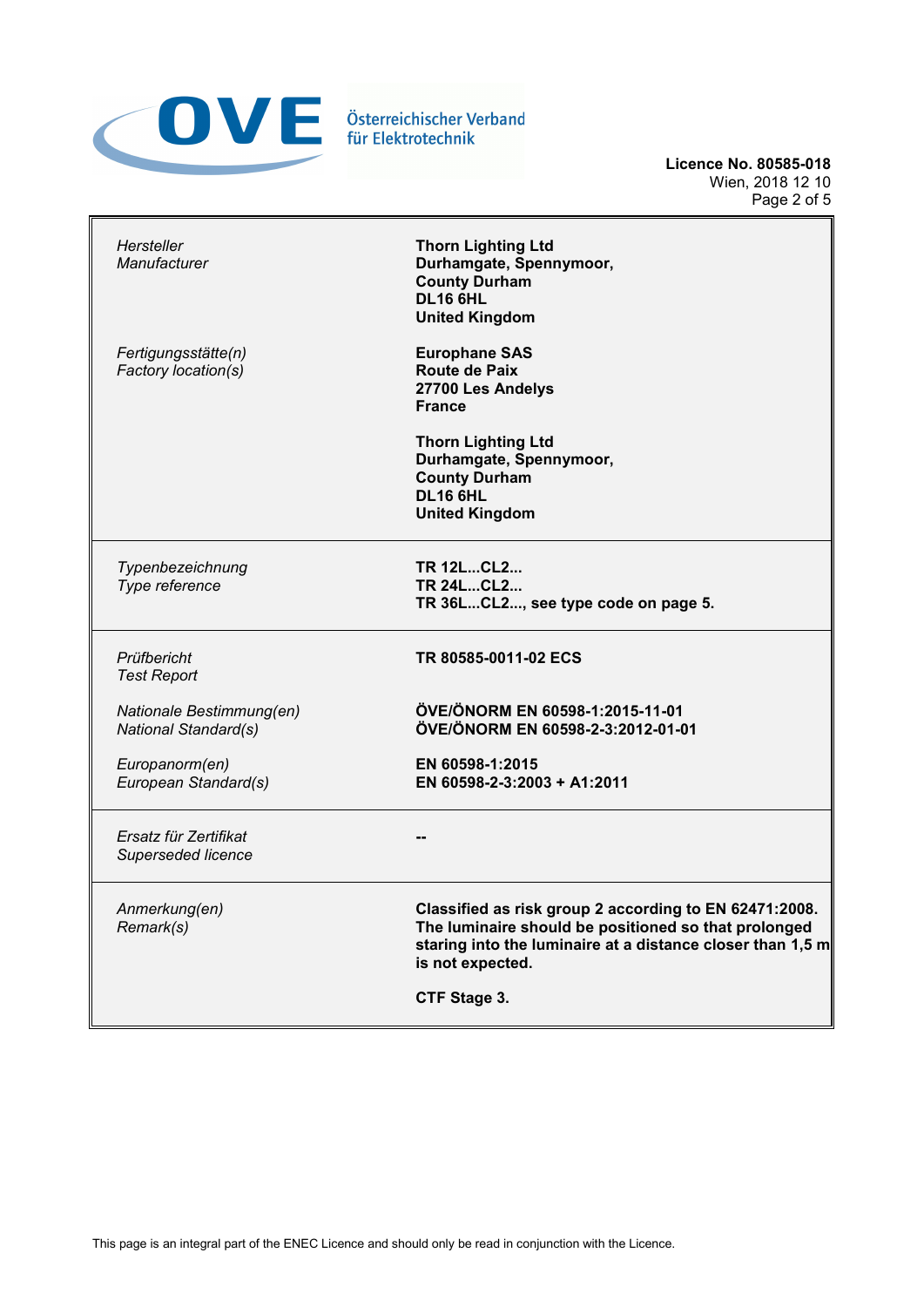

**Licence No. 80585-018** Wien, 2018 12 10 Page 3 of 5

| Nennspannung<br>Rated voltage                                       | 220-240V 50/60Hz                                                                                                                                                                                                                                                                                                                                                                     |
|---------------------------------------------------------------------|--------------------------------------------------------------------------------------------------------------------------------------------------------------------------------------------------------------------------------------------------------------------------------------------------------------------------------------------------------------------------------------|
| Anzahl und Leistung der Lampen<br>Rated wattage and number of lamps | TR 12L: 1x LED module with 12 LEDs<br>TR 24L: 2x LED module with 12 LEDs<br>TR 36L: 1x LED module with 36 LEDs                                                                                                                                                                                                                                                                       |
| Lampentyp(en)<br>Lamp identification                                | LED modules RLE12 (12 LEDs) or RLE36 (36 LEDs)                                                                                                                                                                                                                                                                                                                                       |
| Schutzgrad<br>Degree of protection                                  | <b>IP66</b>                                                                                                                                                                                                                                                                                                                                                                          |
| <b>Netzanschluss</b><br>Supply connection                           | <b>Screw terminals</b>                                                                                                                                                                                                                                                                                                                                                               |
| Befestigungsfläche<br>Supporting surface                            | <b>Normally flammable surface</b>                                                                                                                                                                                                                                                                                                                                                    |
| Schutzklasse<br>Class of protection                                 | CLII                                                                                                                                                                                                                                                                                                                                                                                 |
| <b>Beschreibung des Aufbaus</b><br>Description of construction      | Urban LED lantern with 12 to 36 LEDs and two variants:<br>stabilized polycarbonate dome with opal finish (OP) or<br>die-cast aluminium dome (FD).<br>Body and bracket made of die-cast aluminium, powder<br>coated anthracite. Enclosure with 6mm toughened flat<br>glass (fracture into small pieces). Screws and closing<br>set made of stainless steel. Several mounting options. |
| <b>Zusatzinformation</b><br>Additional information                  | Certified for LED modules driven at max. 1050mA.                                                                                                                                                                                                                                                                                                                                     |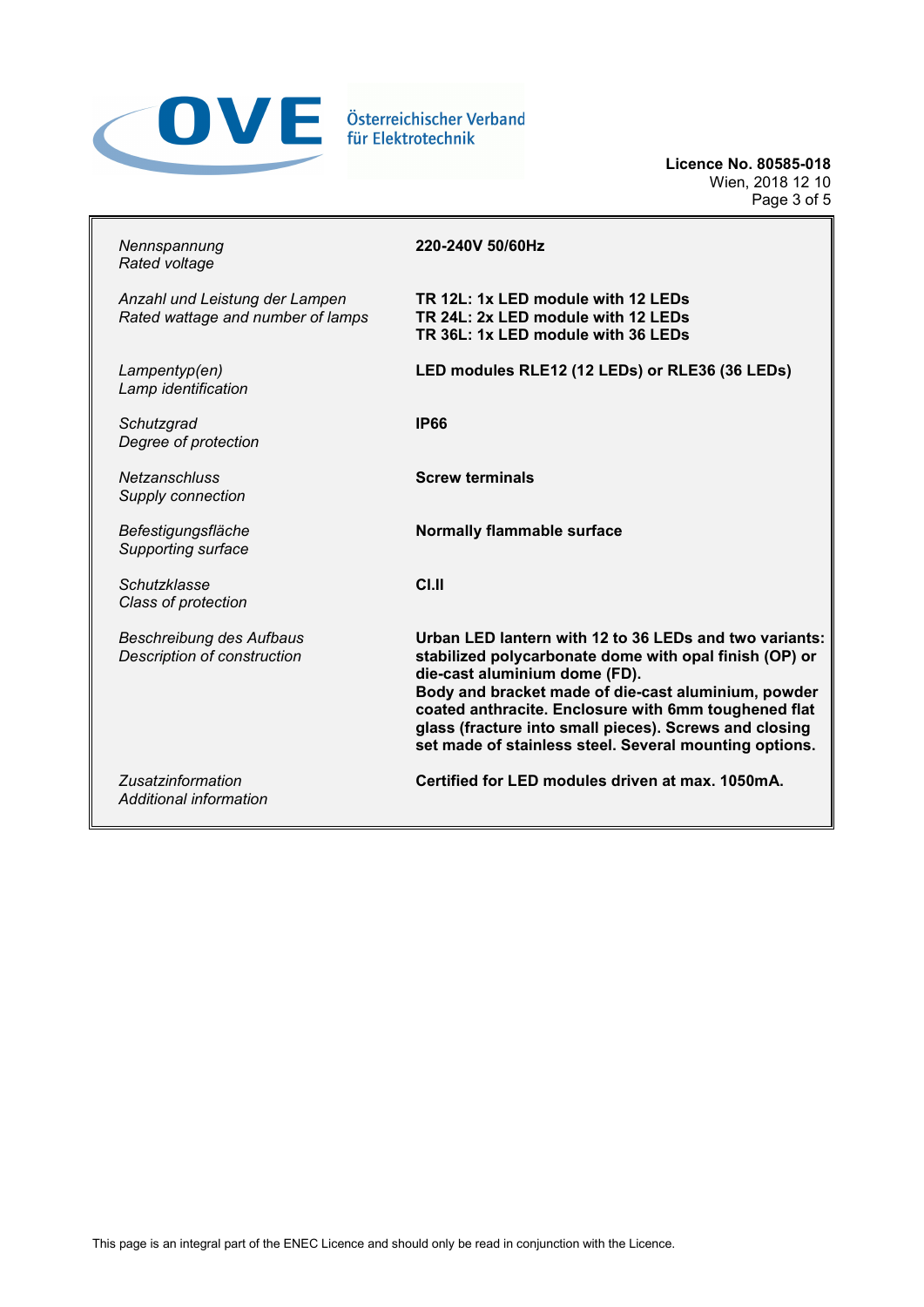

**Licence No. 80585-018** Wien, 2018 12 10 Page 4 of 5

| <b>Bauteil</b><br>Component                                                                                                                                                                                                | Code<br>Code     | Hersteller<br>Manufacturer                 | Typenbezeichnung<br><b>Type Reference</b>                                      | Konformitätszeichen<br>Mark(s) of conformity                         |  |
|----------------------------------------------------------------------------------------------------------------------------------------------------------------------------------------------------------------------------|------------------|--------------------------------------------|--------------------------------------------------------------------------------|----------------------------------------------------------------------|--|
| <b>LED Module</b>                                                                                                                                                                                                          | $A^*$            | <b>THORN</b>                               | <b>RLE12</b>                                                                   | ÖVE                                                                  |  |
|                                                                                                                                                                                                                            | $A^*$            | <b>THORN</b>                               | 1050mA, 500V, tc 105°C, RG2<br><b>RLE36</b>                                    | ÖVE                                                                  |  |
|                                                                                                                                                                                                                            | $A^*$            | Osram                                      | 1050mA, 500V, tc 105°C, RG2<br><b>BackLED S Plus G3</b><br>12VDC, tc 65°C, RG1 | <b>ENEC 25</b>                                                       |  |
| <b>LED</b> control<br>gear                                                                                                                                                                                                 | В<br>В<br>В<br>B | Osram<br>Osram<br>Osram<br><b>Tridonic</b> | OT 40W 4DIM<br>OT 60W 4DIM<br>OT 90W 4DIM<br><b>LCBU 10W 12V</b>               | <b>ENEC 10</b><br><b>ENEC 10</b><br><b>ENEC 10</b><br><b>ENEC 12</b> |  |
| <b>Terminals</b>                                                                                                                                                                                                           | A                | <b>Wago</b>                                | 224-101                                                                        | <b>VDE</b>                                                           |  |
|                                                                                                                                                                                                                            | A                | <b>Electro Terminal SLK/3;</b>             | 400V, 24A, T105<br>450V, 24A, T110                                             | <b>ENEC 10</b>                                                       |  |
| Connector                                                                                                                                                                                                                  | A                | <b>Adels</b>                               | 160 BU/3s, 163 ST/3<br>400V, 16A, T110, 3pol.                                  | <b>VDE</b>                                                           |  |
|                                                                                                                                                                                                                            | A                | <b>Adels</b>                               | 160 BU/5s, 163 ST/5<br>400V, 16A, T110, 5pol.                                  | <b>VDE</b>                                                           |  |
| Internal wiring                                                                                                                                                                                                            | A                | <b>Omerin</b>                              | <b>RECSC;</b>                                                                  | <b>VDE</b>                                                           |  |
|                                                                                                                                                                                                                            | A                | <b>BLF</b>                                 | 300V, 180°C<br><b>SIL 100</b><br>300V, 180°C, 0,75mm <sup>2</sup>              | <b>VDE</b>                                                           |  |
| <b>External wiring</b>                                                                                                                                                                                                     | A                |                                            | Interchangeable H07RN-F 1,5mm <sup>2</sup>                                     | <b>HAR</b>                                                           |  |
| <b>SPD</b>                                                                                                                                                                                                                 | В                | <b>Citel</b>                               | <b>MLPC1-230L-R</b>                                                            | CB_HU-001850                                                         |  |
| Varistor                                                                                                                                                                                                                   | A                | <b>TDK</b>                                 | <b>S20</b><br>420V, 150°C                                                      | <b>VDE</b>                                                           |  |
| Fuse holder                                                                                                                                                                                                                | A                | <b>Stucchi</b>                             | 682/A;<br>250V, 6,3A, T70                                                      | <b>IMQ</b>                                                           |  |
| Cable gland                                                                                                                                                                                                                | A                | <b>Bimed</b>                               | <b>BMOS-22</b><br>IP68, 100°C                                                  | <b>VDE</b>                                                           |  |
| The component is replaceable with another one, also certified, with equivalent characteristics.<br>A<br>$\mathsf{A}^{\star}$<br>The component is replaceable with another one according to ETF5-OSM-LUM/DSH OD-5002-3:2015 |                  |                                            |                                                                                |                                                                      |  |

B The component is replaceable if authorised by the test house.<br>C Integrated component tested together with the appliance.

C Integrated component tested together with the appliance.

Alternative component.